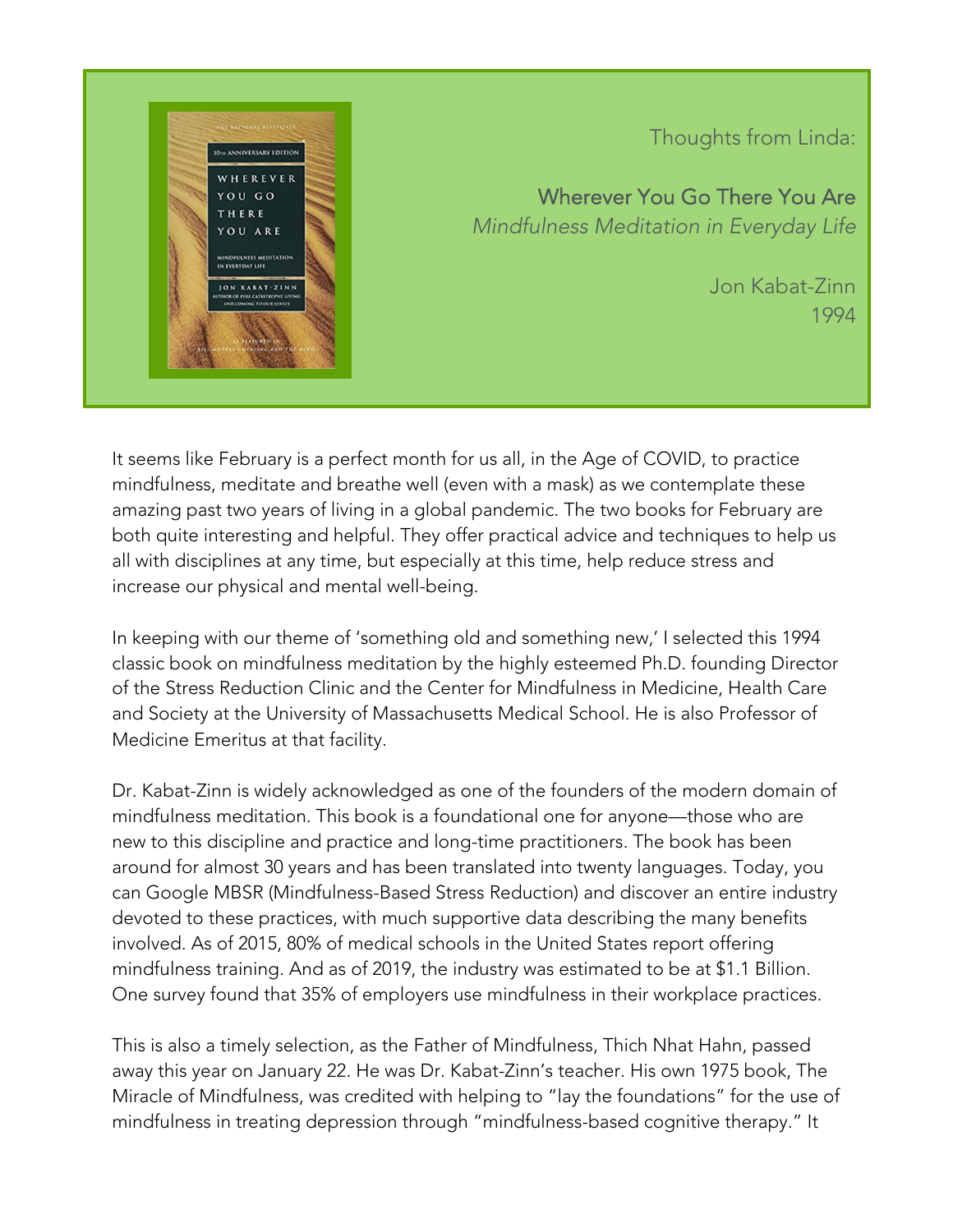influenced the work of the University of Washington psychology professor Marsha M. Linehan, the originator of Dialectical behavior therapy (DBT.)

This book is easy to read, filled with concise chapters which include 'how to' sections. Each chapter is 1-2 pages in length, allowing you to pick it up and read briefly—back to front or in any fashion you please. The book has three Parts: The Bloom of the Present Moment, The Heart of Practice, and In the Spirit of Mindfulness.

Throughout this book, Kabat-Zinn reiterates the 'is/is not' of mindfulness itself, reflecting the general readership of some 30 years ago when this concept was much misunderstood. These paragraphs offer great perspective and framing, even for the more advanced practitioners of today.

In his introduction, he notes: "The book you have in your hands is about waking up…Not knowing that you are (just moving unconsciously through life) …is what the Buddhists call 'ignorance' or mindlessness. Being in touch with this not knowing is called 'mindfulness.' The work of waking up…is the work of meditation, the systemic cultivation of wakefulness, of present-moment awareness. The waking up goes hand in hand with what we might call 'wisdom,' a seeing more deeply into cause and effect and the interconnectedness of things, so that we are no longer caught in a dream-dictated reality of our own creation. To find our way, we will need to pay more attention to this moment. It is the only time that we have in which to live, grow, feel and change."

He notes that he conceived and developed this book to contain enough information and instructions so that you could engage in meditation practice on your own. However, he does have many YouTube and other readily available web-supported additional material that serve as companions to the book.

You will find Kabir, Lao-Tsu and Thoreau scattered throughout, along with Walden Pond's many mysteries and wisdom.

I loved remembering the old New Yorker cartoon: Two Zen monks with robes and their heads shaved—an older one and a young one—are sitting cross-legged side by side on a floor. The young one looks at the older one with a quizzical look on his face as the older one says, "Nothing happens next. This is it." And, of course, it is true. As Kabat-Zinn notes, "…ordinally when we undertake something, it is only natural to expect a desirable outcome for our efforts. We want to see results, even if it is only a pleasant feeling. The sole exception I can think of is meditation. Meditation is the only intentional, systematic human activity that at the bottom is about not trying to improve yourself or get anywhere else, but simply to realize where you already are. Perhaps its